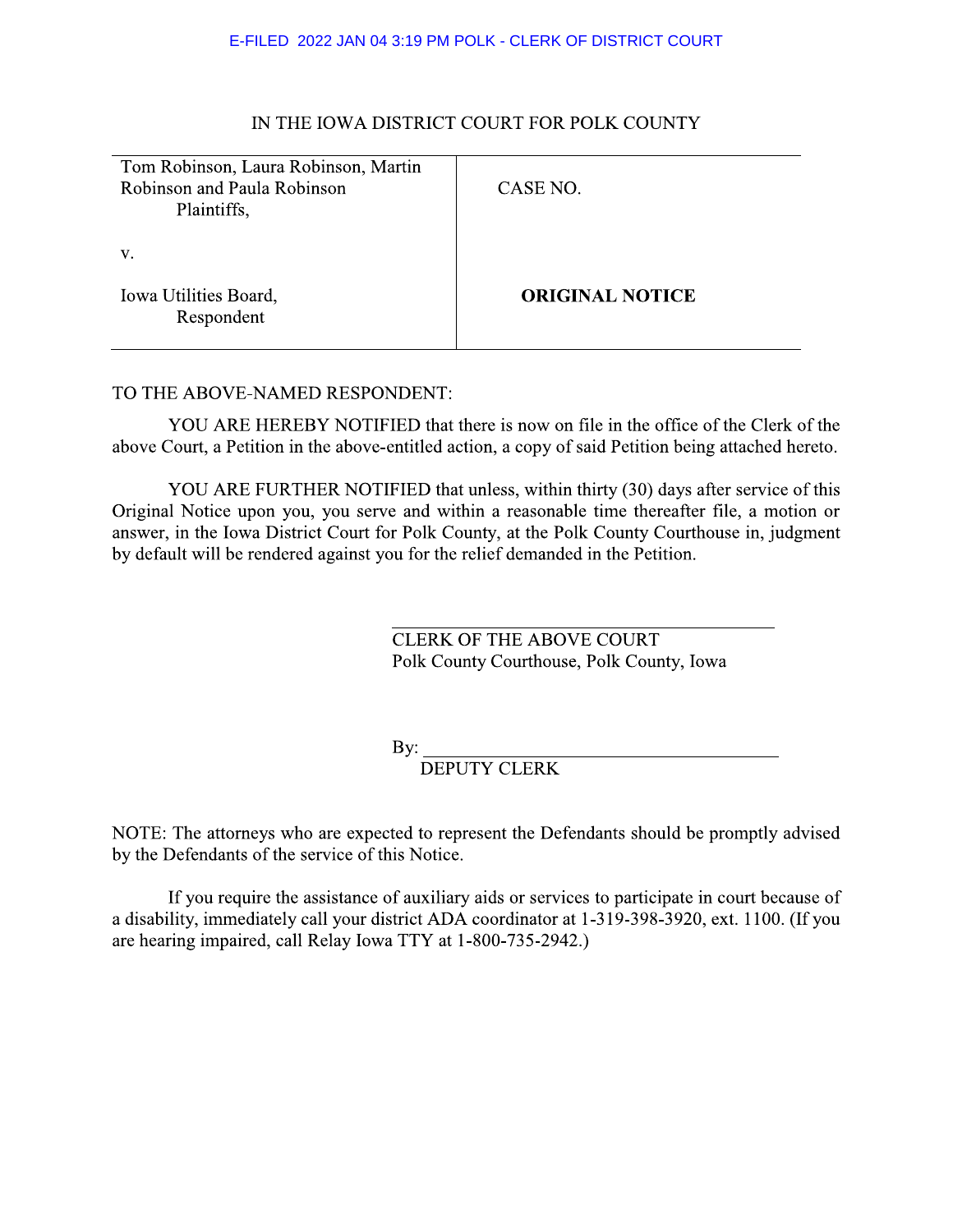# **Instructions to Defendants**

You must file an Answer or a Motion with the clerk of court in the above county within  $A<sub>1</sub>$ 20 days after you receive this Original Notice. If you do not file an Answer or Motion within 20 days after receiving this Original Notice, the court may enter a judgment against you giving Plaintiff what he or she asked for in the Petition.

B. This case has been filed in a county that uses electronic filing. You must register to eFile through the Iowa Judicial Branch website at https://www.iowacourts.state.ia.us/Efile and obtain a log in and password for filing and viewing documents in your case and for receiving service and notices from the court.

- For general rules and information on electronic filing, refer to the Iowa Court Rules, Chapter 16 Pertaining to the Use of Electronic Document Management System, available on the Iowa Judicial Branch website.
- For court rules on the Protection of Personal Privacy in court filings, refer to Division  $\bullet$ VI of the Iowa Court Rules, Chapter 16.
- If you are unable to proceed electronically, you must receive permission from the court  $\bullet$ to file in paper. Contact the clerk of court in the county where the petition was filed for more information on being excused from electronic filing.

If you electronically file your Answer or Motion, it will be served automatically on Plaintiff  $\mathbf{C}$ . or on Plaintiff's attorney(s). A Notice of Electronic Filing (NEF) will tell you if the court has excused Plaintiff from electronic filing. If the court has excused Plaintiff from electronic filing, you must mail a copy of your Answer or Motion to Plaintiff.

# **Important Notice to Defendants**

You should talk to an attorney at once to protect your interest.